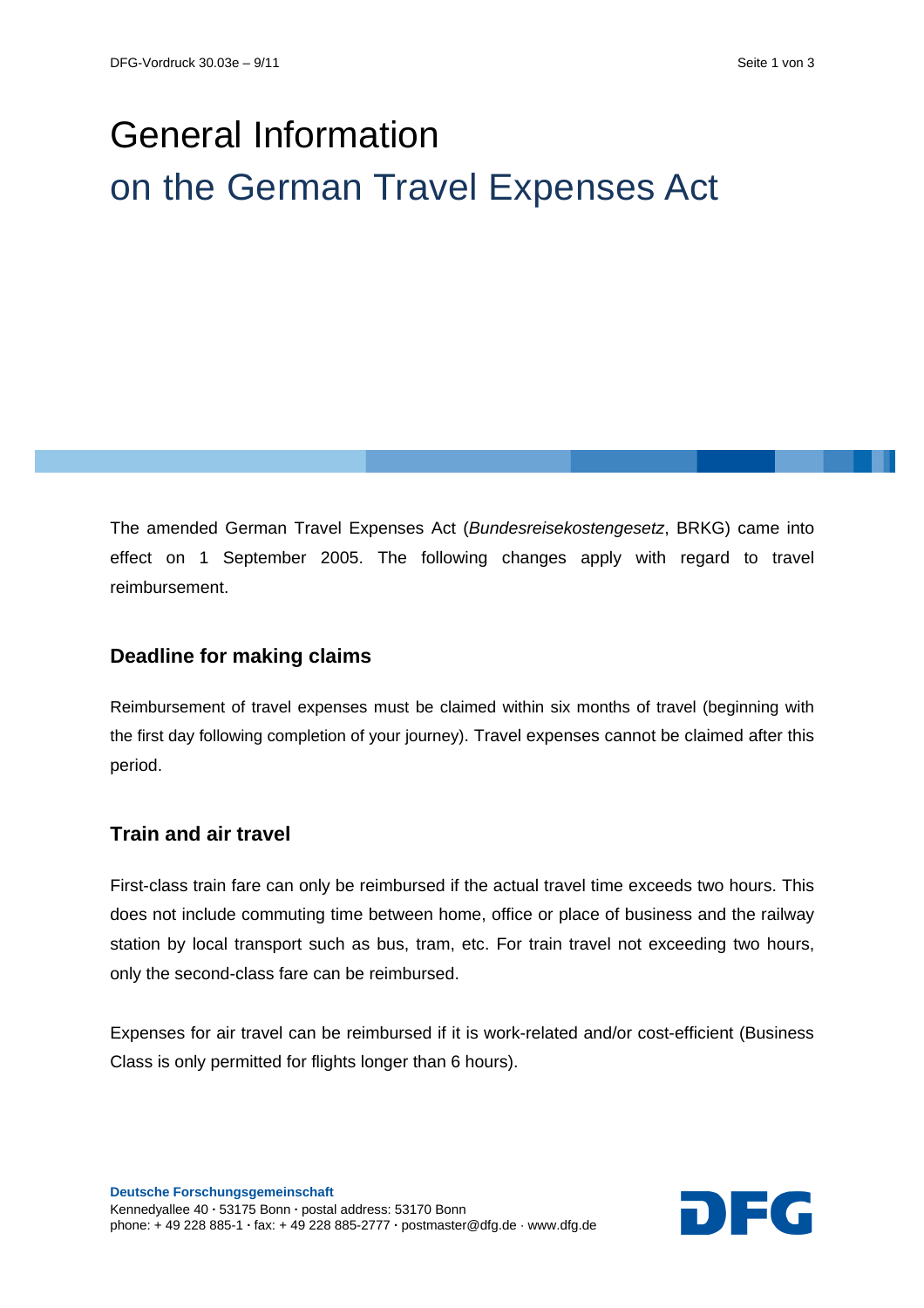### **Car travel**

A standard rate of 20 euro cents per kilometre, up to a maximum of €130,- per complete trip, may be reimbursed, provided no free means of transport are available. This allowance is intended to cover all costs associated with car travel; reimbursement for accompanying passengers and for additional baggage can no longer be granted.

The DFG is not liable for material damages in the event of damage.

#### **Per diem allowance**

The per diem allowance is calculated in accordance with the provisions of the German Income Tax Act. The allowance is  $\epsilon$  6 for periods exceeding eight hours,  $\epsilon$  12 for periods exceeding fourteen hours and  $\epsilon$  24 for twenty-four hours. The per diem allowance will be reduced to account for meals furnished at no cost, or if meals are provided as part of the reimbursable travel, lodging or incidental expenses. A total of

- breakfast 20 percent  $(€4.80)$
- $lunch$  40 percent ( $\in$  9.60)
- dinner 40 percent (€ 9.60)

will be deducted from the allowance per calendar day accordingly.

## **Lodging**

A standard rate of  $\epsilon$  20,- will be reimbursed for essential lodging if no receipts are provided.

For hotel accommodation the following applies:

Lodging expenses exceeding  $\epsilon$  20,- may be reimbursed if hotel accommodation is essential. It is not necessary to justify the necessity if the lodging expenses do not exceed  $\epsilon$  64,80 (including breakfast). Justification is also not required if the hotel is listed in a federal hotel directory; in this case, an upper limit of  $\epsilon$ 83,- (including breakfast) is generally applicable.

Many German hotels have already taken steps to respond to the new regulations stipulated by the BRKG and offer suitable contingents for federal employees and recipients of federal